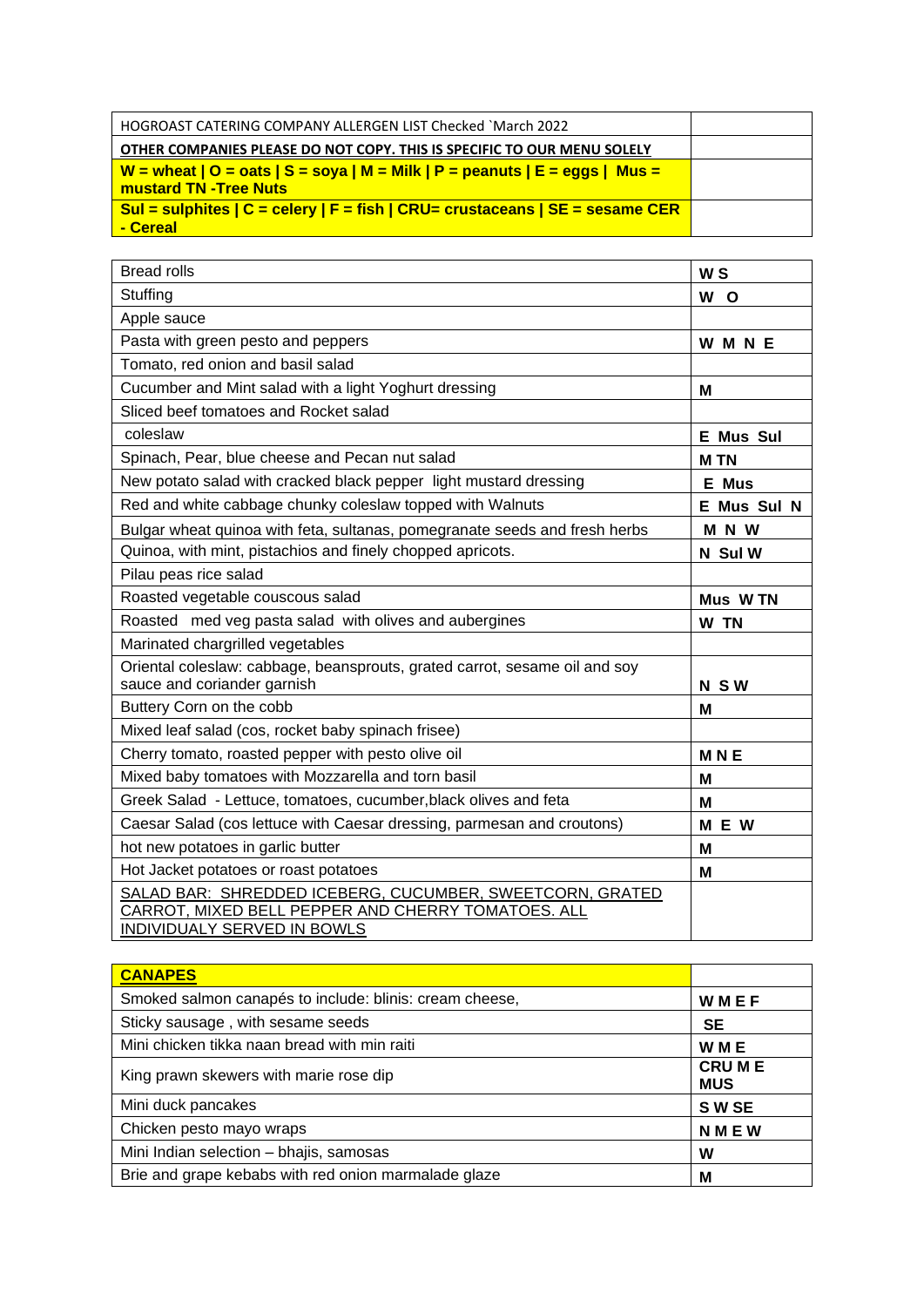| Cherry tomato and mozzarella skewers     | М.     |
|------------------------------------------|--------|
| Mini bruschetta                          |        |
| Thai chicken satay with sweet chilli dip | W M    |
| Parma ham and melon skewers              |        |
| Chicken tikka skewers with mango chutney | М      |
| Spring rolls -vegetable.                 | S W SE |

| <b>Starters</b>                                                    |                             |
|--------------------------------------------------------------------|-----------------------------|
| Prawn cocktail with bread and butter                               | <b>CRUWEM</b><br><b>MUS</b> |
| Melon (for veggies)                                                |                             |
| Smoked salmon with wholemeal bread and a horseradish glaze         | <b>FWMSUL</b>               |
| Charcuterie platter                                                | M                           |
| Tomato, Mozzarella and basil, drizzled with extra virgin olive oil | M                           |

| Bacon butties- | W M |
|----------------|-----|

| <b>BBQ MENU:</b>                                    |             |
|-----------------------------------------------------|-------------|
| <b>Rump Steak</b>                                   |             |
| <b>Fillet Steak</b>                                 |             |
| Pork sausages with bread rolls                      | W           |
| chicken breast                                      |             |
| cajun chicken                                       |             |
| lamb koftas                                         | <b>SUL</b>  |
| salmon and king prawn parcels (in garlic olive oil) | <b>CRUF</b> |
| seabass                                             | F           |
| salmon fillet                                       | F           |
| vegetable kebabs                                    |             |
| minted lamb chops                                   | sul         |
| Pork ribs                                           |             |
| homemade hamburgers with bread rolls                | w sul       |
| standard burgers with bread rolls                   | w sul       |

| <b>VEGETARIAN OPTION:</b> |            |
|---------------------------|------------|
| Quiche selection          | <b>WEM</b> |
| Veggie Curry              |            |
| Hot vegetable stir fry    |            |
| Vegan Chilli              |            |

| <b>DESSERTS</b>                   |             |
|-----------------------------------|-------------|
| Banoffe pie                       | M W         |
| Raspberry pavlova                 | E M         |
| Eton Mess                         | M E         |
| profiteroles with chocolate sauce | <b>EMSW</b> |
| Lemon Meringue Pie                | E M W       |